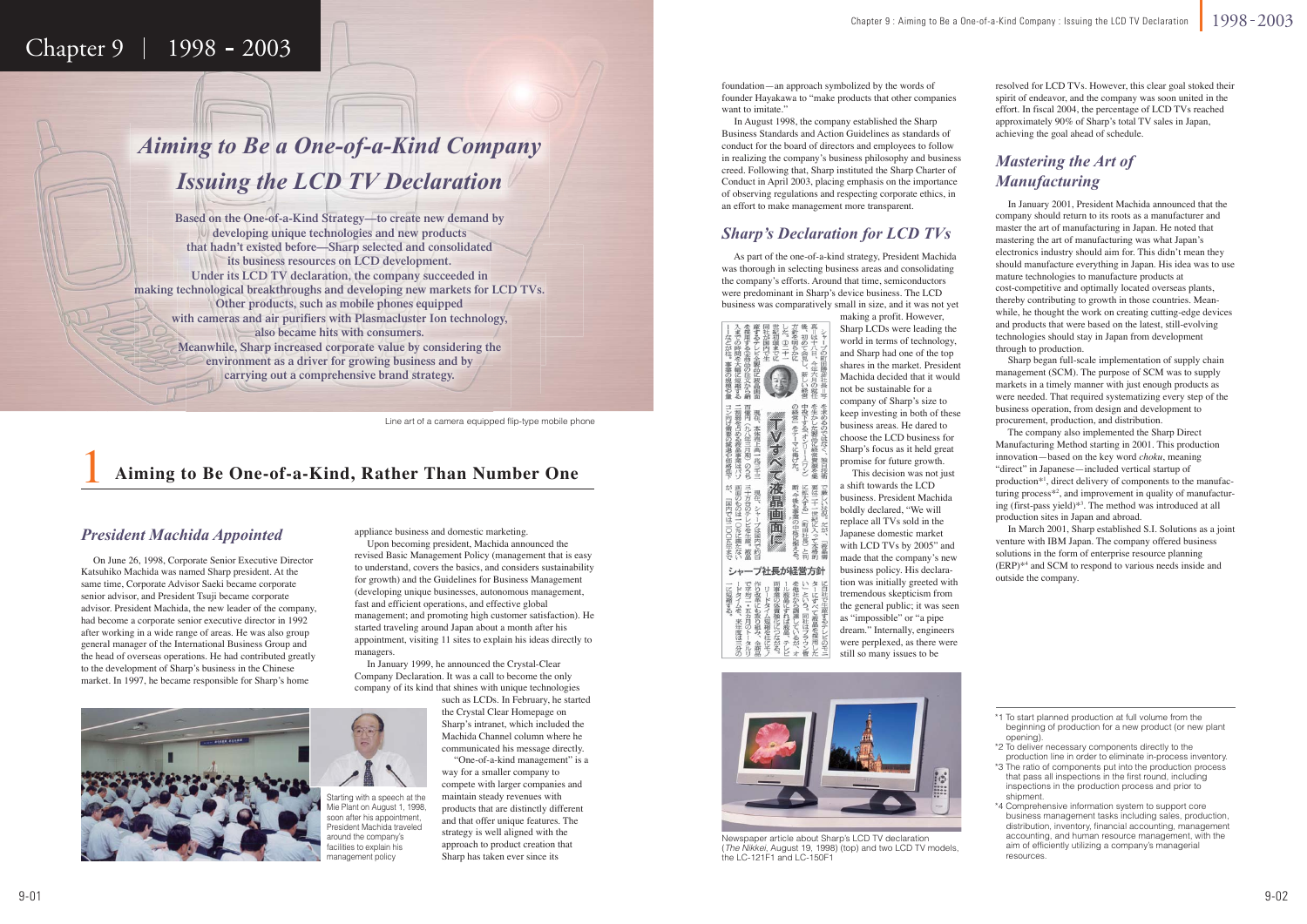As of 1999, Sharp's brand power in Japan was ranked seventh in the industry (according to a brand recognition survey from a professional research organization that the company commissioned). Sharp was not perceived to have a particularly strong presence and was seen as a "faceless" company. In order to raise its brand recognition, the company chose LCDs and LCD TVs as its "face." A new policy was set to advertise only LCD application products and to make the volume of the advertising number one in the industry. The entire advertising and sales promotion budget was devoted to LCD TVs.

> TV commercial in which Sayuri Yoshinaga calls LCD TVs "what to take to the 21st century," while wrapping up an old CRT TV in a traditional wrapping cloth

 Sharp chose Sayuri Yoshinaga, a famous and well-liked actress in Japan, as its image character and spokesperson. The company ran a massive commercial campaign on TV for four consecutive days starting from New Year's Day in 2000—the last year of the 20th century. The campaign carried a memorable catch phrase: "What to leave in the 20th century. What to take to the 21st century." The commercial ran so frequently that anyone who turned on a TV during those four days was sure to see it. Consumers got the impression that the age of the LCD TV had arrived. This campaign also made Sharp's engineers realize that the company was serious and passionate about LCDs.

### *What to Leave in the 20th Century, What to Take to the 21st Century*

### *Improving Corporate Branding*

A daily series of newspaper ads introducing one-of-a-kind products (2002)

### 2**Brand Strategy in Full Force**

 In 2002, the year of Sharp's 90th anniversary, a company-wide campaign called the Be Sharp Initiative was launched with the aim of improving the company's brand power. It was an effort to build a strong brand by creating a new business vision and developing products that reflected that vision. Sharp sought to capitalize on its strengths and engage in corporate activities that would help it gain wider recognition from society and customers as a top-tier company.

 In January 2002, the Brand Strategy Planning division was created under the direct control of the president to lead corporate branding activities. It took measures to improve

Sharp's brand power, providing branding and leadership training. Further, in February 2006, all advertising, sales promotion, and website departments were integrated to become the Global Brand Strategy Group. The group had two objectives for maximizing brand impact. One was to carry out uniform communications from a branding perspective. The other was to develop and execute branding strategies. To achieve optimal end-user impact, a plan was put in place to standardize the content, style, and "measurable volume" of communications across all media, including TV commercials, newspaper and magazine ads, billboards, in-store POP displays, and the Internet.

 In November 2002, the company commissioned Hitotsubashi University's Professor Kunio Ito to assist and promote branding activities. He is considered the foremost researcher on corporate branding in Japan, and in cooperation with Nikkei Inc. he has developed a method to measure the value of branding.

 President Machida often talked about the importance of branding and showed his firm determination to establish Sharp as a strong brand around the world. To this end, he initiated the company-wide Shine Campaign in April 2004 to raise the quality of the actions of individual employees, believing this would help improve Sharp's brand power. The idea for the campaign was that the Sharp brand would shine

even more if employees had greater pride and confidence in themselves and the company, while creating one-of-a-kind products.

 As a result of company-wide efforts to raise brand recognition, Sharp ranked top in the industry according to a brand recognition survey in the fall of 2006. This was a big leap from the company's seventh-place ranking in 1999 and reflected the company's success in unifying management policy, business activities, and brand strategy.

### *R-CATS Activities Begin*

Representatives of teams receiving awards at the All-Sharp R-CATS Convention, held for the first time after the organizational change (May 2004)

 Ever-accelerating technological advances required changes in the way business was conducted, even in areas of marketing and business administration. Sharp implemented a new human resource system so that all employees—the backbone of the company—could respond to these changes, improve their abilities, and work to their full potential.

 In April 2001, the Sharp Leadership Program was implemented to nurture the next generation of corporate leaders. It was a selection-based education system for developing the leadership and management skills of employees—from young employees in semi-managerial positions to those in charge of departments—with a view to enabling them to work on the global stage. The Challenge Course was implemented for the early promotion of young talent in semi-managerial positions. The course had two pillars: a performance-based monthly salary system that eliminated seniority-based factors, and educational support programs.

 In October 2003, the Master System was implemented to support Sharp in mastering the art of manufacturing. The purpose of the system was to produce excellent technicians who could foster the creation of one-of-a-kind products. In April 2004, four employees who had developed skills and knowledge in areas such as soldering and sheet metal work and who were capable of teaching the younger generation were selected as the first Masters.

 In 2005, the Management of Technology (MOT) Program was created to strengthen the education system for corporate managers from technology fields. This system has been helping to develop managers who can create new businesses and revitalize existing businesses from the seeds of groundbreaking technology.

 In October 2004, a special department was established to promote better utilization of female employees. The following year, the Company-Wide Affirmative Action Promotion Campaign began, with a remit of ensuring appropriate job placement for talented and motivated female employees. Progress has since been made in expanding the range of job areas open to women and promoting talented female employees to management positions. The company has also been working to improve its measures supporting an optimal work-life balance.

 In October 2003, Sharp changed the name of its small-group activities to R-CATS (Revolution Creative Action Teams), and it started an original program involving all employees from all departments.

 R-CATS activities are a method of pooling the collective knowledge and ideas of a group. These activities are considered work itself, and participants uncover and tackle issues in their workplace, thereby acquiring problem-solving skills as a group. The intention of R-CATS was to maximize the potential of people and organizations. The program has since been expanded to overseas bases.



### *Implementing the Sharp Leadership Program*

### 3**Human Resource Development Utilizing Diversity and Self-Motivation**

Residential solar power system



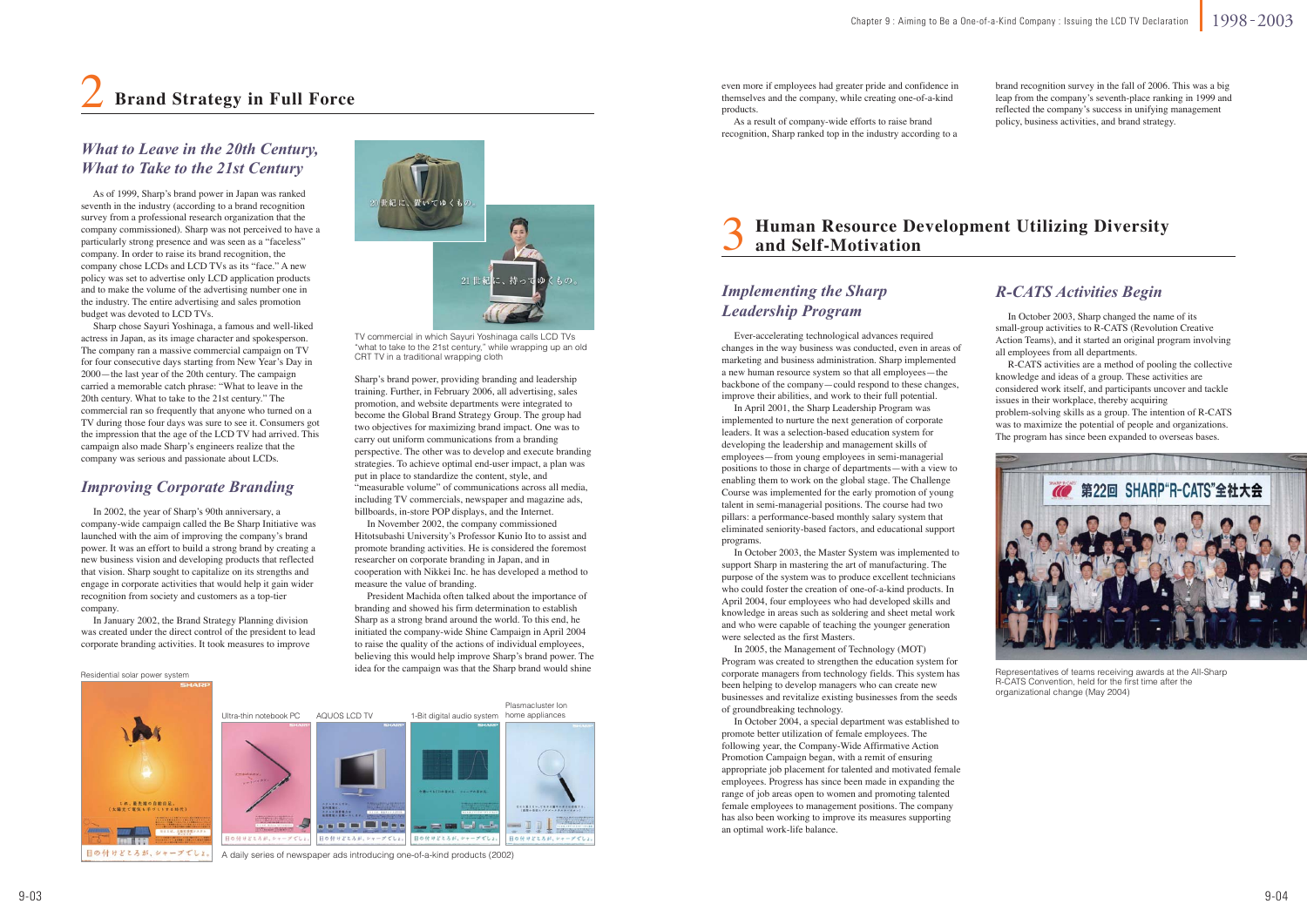As society became more environmentally conscious, Sharp established the Environmental Protection Group in October 1997 to promote environmentally sustainable management. Specific measures were developed in four areas: Green Products, Green Factories, Green Mind, and Recycling.

#### **Green Products**

 Sharp developed environmentally friendly products, such as energy-saving products or recyclable products, and identified them with the Sharp Green Seal as products that had passed an internal certification system. In fiscal 1998, the company issued Green Product Guidelines, compiling design goals for environmentally friendly products.

#### **Green Factories**

 The company took measures to reduce waste and greenhouse gas emissions and established Green Factory Guidelines in fiscal 1999. The company also implemented the Sharp Environmental Management System at domestic production facilities starting in fiscal 2003, defining more advanced internal standards based on ISO 14001.

#### **Green Mind**

 Sharp aimed to foster an environmentally conscious corporate culture and encouraged employees to take measures at their workplace and to participate in citizens' group activities for environmental protection. It started publishing the Sharp Environmental Report in 1999, disclosing environment-related information and enhancing communication with stakeholders.

#### **Recycling**

 The company made progress in material recycling, extracting material resources from used products for reuse in new products. In 2001, it inaugurated its closed-loop recycling technology for plastic used in manufacturing washing machine tubs.

### *Development of Super Green Activities*

 Sharp carried out the 3G-1R strategy—the name derived from the four areas of environmental activity. In 2001, the perspectives of "management" and "distribution" were added and the 3G-1R Strategy was renamed Super Green Activities. Pellets of recycled plastic



A System LCD (right) has fewer peripheral components and requires a smaller mounting area (shown with diagonal lines) than conventional LCDs. The photographs provide a comparison for LCDs used in projectors.

#### **Development of 3D Image Display Technology**

Sharp's LCD business proceeded to develop displays not only for PCs—its main LCD application product—but also for new applications such as TVs and mobile phones. To meet a wide range of user needs, Sharp carried out a

### 4**Becoming an Environmentally Advanced Company**

### *Operation of Kansai Recycling Systems Started*

### *Advancing the LCD Business through the Development of Unique Technologies*

 To further improve LCD image quality, for which Sharp was the world leader, the company developed high-performance LCD drivers. Examples include the LH168D, introduced in 1997, which reduced shadow and flickering between neighboring pixels; and the LH168R, introduced in 1999, which reduced the variance in brightness between pixels.

 For imaging devices, Sharp created a lineup that included CCDs as well as C-MOS sensors that were easy to put together with other peripheral circuitry. The company also developed a small camera module, which incorporated a C-MOS sensor, lens, and signal processing LSI in a single unit. Responding to advancements in image quality of camera-equipped mobile phones, Sharp created a small and thin megapixel CCD (i.e., one with more than one million pixels).

 In 1998, for the first time in the world, Sharp succeeded in creating a stacked CSP for mobile devices that layered two LSIs to fit in a smaller package. This enabled the creation of smaller devices.

#### **Progress in Laser Diodes for Optical Drives**

### *Expansion of the Electronic Device Business*

#### **Development of 3D Image Display Technology**

### 5**Growth in the Device Business through Selection and Consolidation**

1999 Sharp Environmental Report

 In April 2001, the Home Appliance Recycling Law was enacted in Japan, making recovery and reuse of resources mandatory for air conditioners, TVs, refrigerators, and washing machines. Prior to that, in December 1999, Sharp had collaborated with Mitsubishi Materials Corporation in establishing Kansai Recycling Systems Co., Ltd. in Hirakata City, Osaka. This factory utilized cutting-edge facilities and manual disassembly to maximize the portion of materials recycled. In 2006, Kansai Recycling Systems opened a second factory for recycling TVs in Iga City, Mie Prefecture.

 In 2001, an employee at Kansai Recycling Systems released recovered CFC (chlorofluorocarbon) into the air.

Sharp, as the largest shareholder, was the brunt of criticism. Learning from this experience, the company renewed its efforts to reinforce a corporate culture respectful towards the environment and compliant with all laws and regulations.



strategy of developing a full line of LCDs—STN, TFT, large, and small size for mobile devices.

 With LCDs for TVs in mind, Sharp made further efforts to develop technology to increase contrast, improve response, and create wider viewing angles that were not

#### **Developing Advanced Super-V LCDs**

 In 1998, Sharp developed the world's first System LCD, where ICs could be incorporated onto the LCD substrate using CG-Silicon\* technology. This technology enabled larger crystal grains for the TFT silicon and a smoother boundary between the grains. It allowed LCD drive circuitry to be built onto the glass substrate, thus improving reliability and lowering production costs, and this made an ultra-high-definition LCD panel possible. Mass production began at the Tenri Plant in 2002, and a dedicated System LCD plant, Mie Plant No. 3, was built the following year.



 In July 2002, Sharp developed a groundbreaking 3D LCD that didn't require special glasses to be worn by the viewer. Three-dimensional view was achieved by creating a parallax barrier to deliver different images to the left and right eyes. It was used for the SH251iS mobile phone from NTT DoCoMo and for the Sharp PC-RD3D notebook PC. It also received attention from the education and entertainment industries.

 In infrared lasers for CD-R devices, efforts were made to achieve faster writing speeds by increasing power output. The development of the red lasers needed for DVD devices also progressed. Responding to a surge in demand, Sharp built the Mihara Plant in Hiroshima Prefecture in 2002. In addition to the production of infrared and red lasers, this plant would make blue-violet lasers for Blu-ray Disc devices in the future.

#### **Progress in Creating Energy from Solar Cells**

 The Japanese government carried out programs to popularize residential photovoltaic power systems. In response, Sharp accelerated efforts to increase conversion efficiency and lower costs in order to expand the market. In 2000, the company developed a solar module that allowed light to pass through it. Able to be used on walls, windows, and building eaves, it created new applications and improved the image of solar cells.

 In 2000, Sharp reached a power-producing capacity of 50.4 MW and had a world-leading 17.5% global market share (according to US industry magazine *PV News*). Cumulative production surpassed 1 GW in 2004, and Sharp maintained its number one position in market share for seven consecutive years until 2006.

possible with conventional TFT LCDs. The defining factor was the alignment method for the liquid crystal molecules. Sharp succeeded in developing the Advanced Super-V LCD, which made it possible for viewers to enjoy high-contrast images from any angle. This LCD was used on the LC-20B1 20-inch AQUOS LCD TV and other models, released in 2001.

They received rave



reviews and became a stepping stone towards the growing popularity of LCD TVs. In 2003, the company developed the Mobile Advanced Super-V LCD. Having both reflective and transmissive properties, it was clearly visible in bright and dark environments. This LCD was utilized for products such as car navigation systems and mobile phones.

#### **Development of System LCDs**

\* CG-Silicon (continuous grain silicon) was developed in cooperation with Semiconductor Energy Laboratory Co., Ltd.

The first LCD TVs to be equipped with Advanced Super-V LCD—the AQUOS LC-13B1, LC-15B1, and LC-20B1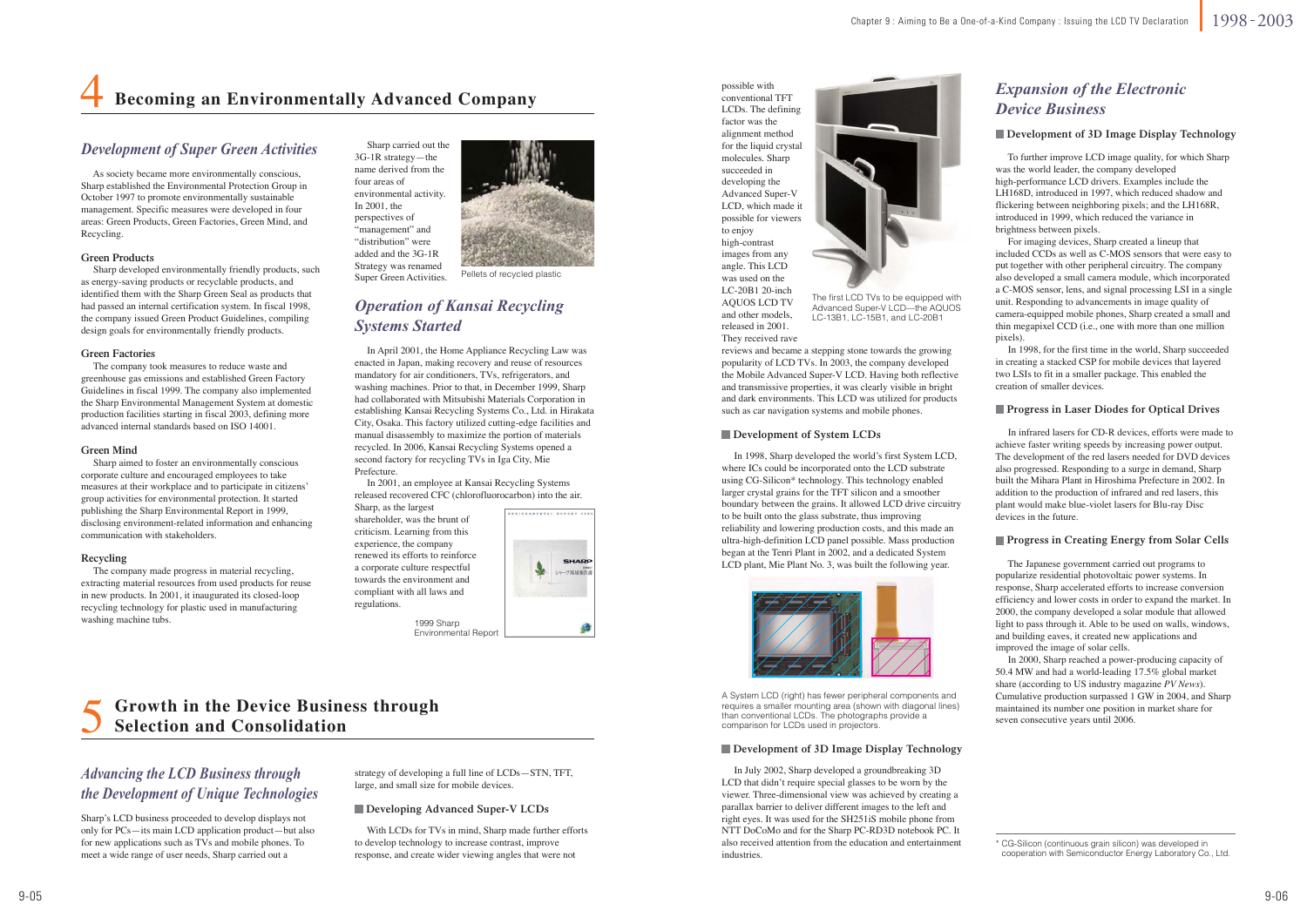

J-SH04 (left) and J-SH05. There were some months when these two phones occupied the number one and number two positions in J-Phone's sales rankings by model.



The high-end SM-SX100 1-Bit amplifier



The C1 series aimed at a price range of 10,000 yen per inch—the target for popularizing the lineup. The suggested retail prices were 220,000 yen for the 20-inch model, 155,000 yen for the 15-inch model, and 88,000 yen for the 13-inch model.



Press event announcing the release of a new AQUOS, the LC-30BV3 (September 28, 2001)

### 6**Debut of AQUOS LCD TVs**

### *Production and Sales Working Together on LCD TVs*

 Sharp's mobile phones grew through the fusion of product and device technologies.

 For the camera in the J-SH04, Sharp developed a 1/7-inch 110,000-pixel C-MOS image sensor with a lens incorporated to save energy and make the product smaller. Its energy consumption was roughly one-fifth of Sharp's conventional CCDs, and the thickness was reduced from 10 mm to 5 mm.

 Working hard to develop fonts that were easy to read on LCDs, Sharp created the LC Font, which looked bigger than other fonts at the same size. In 2001, LC Font C was developed for color LCDs and included in the J-SH07.

 In October 2002, Sharp's service company, SDS, opened a support center for mobile phone repairs and provided after-sales service.

 Sharp developed unique technology in the audio area as well. Working in cooperation with Waseda University, the company succeeded in developing 1-Bit digital amplifier technology. This technology enabled playback that was extremely close to the original sound by using a sampling rate of 2.8 million times per second—64 times faster than the CD sampling rate of 44,100 times per second. August 1999 saw the introduction of a high-end 1-Bit amp, the SM-SX100. Its high quality surprised audiophiles and became big news. 1-Bit technology was also energy-efficient: it required only about half the power of an analog amp during normal use. It also enabled engineers to make even smaller products. This technology went on to be used for AQUOS TVs and portable MD audio products.

#### **The Fusion of Technology to Produce Mobile Phones**

 In November 1998, the cumulative production of Sharp's MD audio products surpassed 5 million units. At that time, the company's domestic market share of portable audio equipment such as MD headphone players was over 20% (based on Sharp research). The company went on to maintain a large market share for the next ten years or so.



A volume display of the AQUOS lineup (at a Joshin Denki store)

 Around that time, most large, flat-panel TVs were plasma TVs. But Sharp started working on producing larger LCD TVs to stoke demand for larger TVs in the home.

 In November 2001, the LC-30BV3 was introduced. Using the newly developed 30-inch wide-panel Advanced Super-V Low-Reflection Black TFT LCD (1,280 x 768 pixels), it featured wide viewing angles and high contrast even in a bright room. It was compatible with BS digital broadcasting, which started in Japan in 2000, and displayed high-definition pictures from digital HDTV broadcasts.

#### **Development of a Camera-Equipped Mobile Phone**

 In 2002, the 37-inch LC-37BD5 was introduced. It incorporated the HDTV LCD Panel (1,366 x 768 pixels) and also utilized Quick Shoot (QS) technology that ensured clear images even in fast-moving scenes. The shipping volume of AQUOS, including the 37-inch model, reached a million units within just two years of its introduction.

 In January 2001, the introduction of a number of new products heralded the advance of Sharp's LCD TV declaration: the 20-inch LC-20C1, the 15-inch LC-15C1, and the 13-inch LC-13C1. From this point forward, Sharp's LCD TVs bore the nickname AQUOS. It was a newly coined word that combined "aqua" (water) and "quality" to express the image of liquid crystals.

 This C1 series delivered a clear image even in a room with bright sunlight coming in. It also surpassed CRT TVs in terms of environmental performance, as it used less energy and fewer resources and offered a

longer service life. The series also presented a new style of TV viewing with new functionalities, such as the ability to mount the TV on a wall or floor stand or move it easily from room to room as desired.

#### **Achieving 10,000 Yen per Inch**

 Sharp's mobile communication terminal business first introduced a mobile phone in 1994 and grew the business centering on PHS (Personal Handy-phone System) devices. However, as Sharp was late to enter the mobile phone market, sales growth was less than desired. As users' interest in PHS waned, sales declined.

 In that environment, Sharp was asked by Digital Phone Group—the predecessor of J-Phone (now Softbank Mobile Corporation)—to cooperate in the development of a mobile phone suited to a new text information service called Skyweb. In 1998, Sharp developed the popular J-SH01, which could display text messages that were eight characters by six lines long. Shipping the product in time for the new service was the key to its success; this became the first step for Sharp to grow in the mobile phone business. In December 1999, the company delivered the J-SH02, which was equipped with a color LCD.

 Next, Sharp worked with J-Phone to co-develop the industry's first mobile phone equipped with a camera. This was timed to coincide with the development of communications infrastructure that enabled users to send and receive photos as e-mail attachments. The J-SH04 made its debut in November 2000. On the back of J-Phone's sales campaign the following year, sending photos instantly by e-mail quickly became a new norm for communication among young people.

 Further, in December 2000, Sharp introduced the J-SH05, a flip-type mobile phone with a TFT LCD that could display 65,536 colors. In June 2001, the company began delivering the J-SH07, a flip-type mobile phone equipped with a camera and TFT LCD.

### *Entering the Mobile Phone Market with Determination*

### *The 1-Bit Amp—Revolutionary Sound Quality*

 A world-renowned product designer, Toshiyuki Kita, designed the product with a unique and subtle style that was seen as warm and appealing.

 To raise customer awareness of the products, sales departments carried out the LCD Big Bang Strategy, which involved presenting ideas to retailers on how to effectively display LCD TVs in their stores. LCD TVs started selling well as their attractive features—such as user friendliness and compatibility with other digital devices—were gradually recognized.

 In August 2001, Sharp introduced several new models, including the 20-inch LC-20B1 with side speakers. The LC-20B1 incorporated the newly developed Advanced Super-V Low-Reflection Black TFT LCD that enabled a clear, high-contrast image that could be viewed from any angle.

#### **Moving Toward Larger 30-Inch and 37-Inch Screens**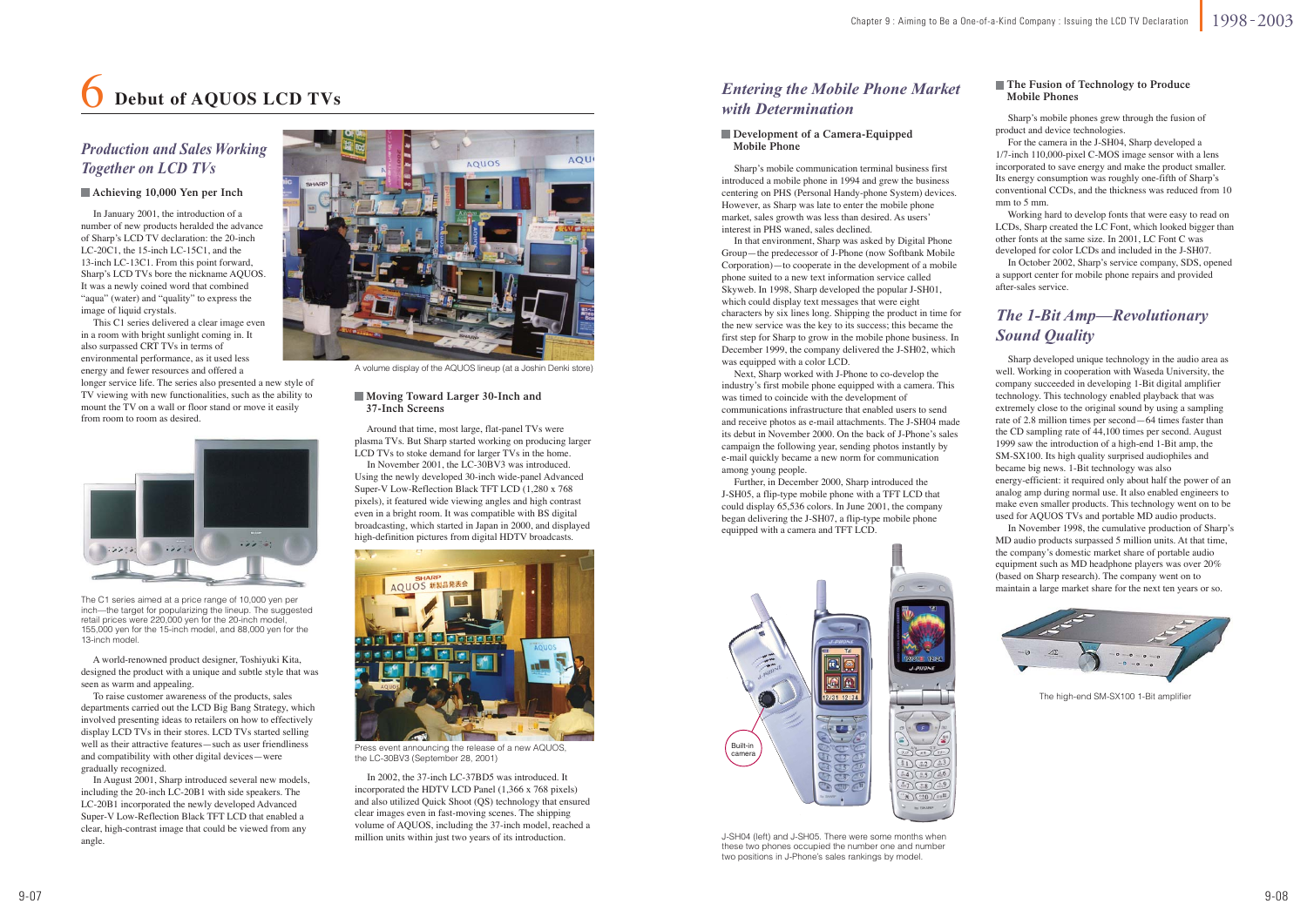At the time, the world's thinnest and lightest notebook PC with a 12.1-inch LCD, the PC-MT1-H1

The AR-C150 digital full-color MFP with a tandem-printing engi used four in-line drun for printing (1999)

### *Debut of a New Type of Appliance*

#### **Development of the World's First Plasmacluster Air-Purification Technology**

#### **Creating a Sensation with Uniquely Featured PCs**

 In 1998, Sharp introduced the Mebius PC-PJ1, an easily portable B5-file-size notebook PC. June 2001 saw the introduction of the Mebius Muramasa PC-MT1-H1, which was just 16.6 mm thick at its thinnest part. The thin design resulted partly from its use of a robust magnesium frame.



### *Progress in Personal Information Devices*

### *Development of Business Information Devices*

#### **Introducing a Series of Digital MFPs**

 Sharp was one of the first companies in the industry that looked into security issues relating to digital MFPs. Because the machines temporarily stored electronic data in internal memory before printing, there was a risk of confidential information being retrieved from the memory (hard disk or other memory).

 To meet the procurement standards of the US Department of Defense, Sharp began developing technology that could encrypt digital data for temporary storage and automatically erase that data after using it. In April 2000, the company introduced a data security kit for overseas markets. Acquiring Common Criteria EAL2\*2 from a US certification organization in April 2001 enabled Sharp to deliver products to governmental organizations and financial institutions around the world.

 SDS—Sharp's sales and service company for MFPs acquired information security management system certification in 2003 and promoted "Sharp for security" as a selling point.

#### **Efforts for the Public Sector**

#### **Adding Information Security Functions to MFPs**

 Around this time, Sharp was receiving positive reviews of its unique system products. In February 1998, SSP delivered a job-finder search engine system to a government employment service center in Osaka. This was well received and led to Sharp delivering such systems to other employment service centers nationwide.

 In March 1999, the Sharp Space Town information service was launched to provide Internet connection services and to distribute applications and content for Zaurus and Mebius products. The coordinated development of software, content, and hardware gave rise to high-value and convenient products and services, such as the Zaurus Library e-book service.

 For the Zaurus line, the company developed products with unique features, such as the MI-E1, which had a slide-out keyboard (2000), and the SL-A300, which used the Linux OS (2002).

#### **Raising Value and Enhancing Convenience with Information Services**

 Sharp led the home facsimile market, holding the number one market share in Japan for 11 consecutive years from 1996 to 2006 and the number two slot from 2007 to  $2011$  (as of  $2012$ )<sup>\*1</sup>. During this period, the company introduced numerous products with unique features, such as the UX-E1CL color facsimile (1999) and the UX-W50CL (2001), which was compatible with NTT's L Mode information service.

#### **Keeping a Large Market Share in Facsimiles**

\* Compared to ions that are not surrounded by water molecules (Sharp study)

 In 1998, Sharp was searching for new technology to make its air purifiers more competitive. Conventional air purifiers took in dirty air and cleaned it with filters, but they could not reach all the dirty air in a room. Sharp sought a method that would work directly on the air.

 Researchers found out that when white blood cells attack viruses in the human body, they generate positive ions  $(H<sup>+</sup>)$ and negative ions (O<sub>2</sub>–). About the same amount of  $H^+$  and O2− ions exist in areas filled with clean air, such as in forests, and they are entirely safe for human health. Researchers thought to adopt this method to purify air and started researching ways to release H+ and O2− ions simultaneously. They developed a method of generating the ions using plasma discharge. After repeated experiments, they created the Plasmacluster Ion (PCI) generator.

 Sharp commissioned the Ishikawa Health Service Association to test the action of generated ions on airborne mold and bacteria, which are the cause of bad odors. They determined that the ions could, within one hour, eliminate 90% of black mold and bacteria in a room.

 Based on such research, Sharp developed "academic marketing." This involved having an independent scientific research organization validate the effectiveness of Sharp products, and it became an important method of promoting them to the general public.

 Among heightened expectations for a commercial application, Sharp released the FU-L40X PCI air purifier in October 2000.

 In 2001, Sharp used PCI generators in air conditioners, clothes dryer/dehumidifiers, refrigerators, humidifiers, and humidifying ceramic fan heaters. In 2002, more PCI products were introduced, such as cyclonic vacuum cleaners.

 Sharp aimed to put PCI wherever there's air and marketed PCI generators to various industries for use in a wide variety of applications, such as toilets with bidet seats, car air conditioners, gas fan heaters, and elevators.

#### **Utilizing Cyclone, Ag+, and Other New Technologies**

#### 7**Plasmacluster Devices and Other Products withDistinctive Features**

 Meanwhile, a new refrigerator production line began operating at the Yao Plant in September 2001. This was done to support a redevelopment project for the Ryuge district in Yao City and also to make production more cost-effective by consolidating the refrigerator plants in one place.

 Under a policy stating that "mature products can be transformed into growth products through the development of new technology," Sharp introduced other home appliances in addition to PCI-equipped products.





3. Ions return to the air as waterThe OH radicals bond with hydrogen (H) to form water (H2O), which returns to the air.

The EC-AC1 cyclonic vacuum cleaner eliminated the need for paper bags. A high-speed cyclonic airflow centrifugally separated dust from the air, keeping the exhaust air clean. (2000)



**H+ O2-** H<sub>2</sub>O<sub>1</sub> 2 2 2 H<sup>+</sup> 2 2 2 2 H<sup>+</sup> H<sub>2</sub> **H+ O2- Mechanism to eliminate bacteria using Plasmacluster Ions (conceptual drawing)** Plasmacluster Ions have a long life\*, as they are surrounded by water molecules

1. Ions are released into the airPositive (H<sup>+</sup>) and negative (O<sub>2</sub><sup>-</sup>) ions are generated through plasma discharge and released into the air.



2. Ions decompose mold fungi and bacteria When Plasmacluster Ions come into contact with the surfaces of mold fungi and viruses, they turn into highly oxidizing hydroxide (OH) radicals that instantly remove hydrogen (H) from surface proteins, breaking them down.

The ES-DG703 drum-type washer/dryer gave a long-lasting deodorizing effect to clothes by dissolving Ag+ (silver) ions in the rinse water. (2003)



The QW-A60 dishwasher cleaned everyday dishes using salt, with no need for detergents. (2002)

 Development of unique software was carried out along with hardware development to make Sharp PCs more convenient. The Power E/J translation support software was one example; it was included with Mebius products and also sold as a software package.

 In 1998, a new series of MFPs (multifunctional printers) was born—a 3-in-1 unit, which combined copier, fax, and printer functions in one. The AR-F280R was an epoch-making product: it wasn't just multifunctional, it was also a space saver. After that, Sharp introduced a number of MFPs with unique features, such as a color model. Sharp's cumulative global

copier production surpassed 10 million units in April 2000.



<sup>\*1</sup> Share in the facsimile market from 1996 to 2011. According to a survey by GfK Japan on sales performance at major consumer electronics retailers in Japan, based on share of sales volume by manufacturer.

<sup>\*2</sup> The Common Criteria is an international accreditation standard for evaluating the security levels of hardware, software, and information systems. EAL2 means "evaluation assurance level 2."